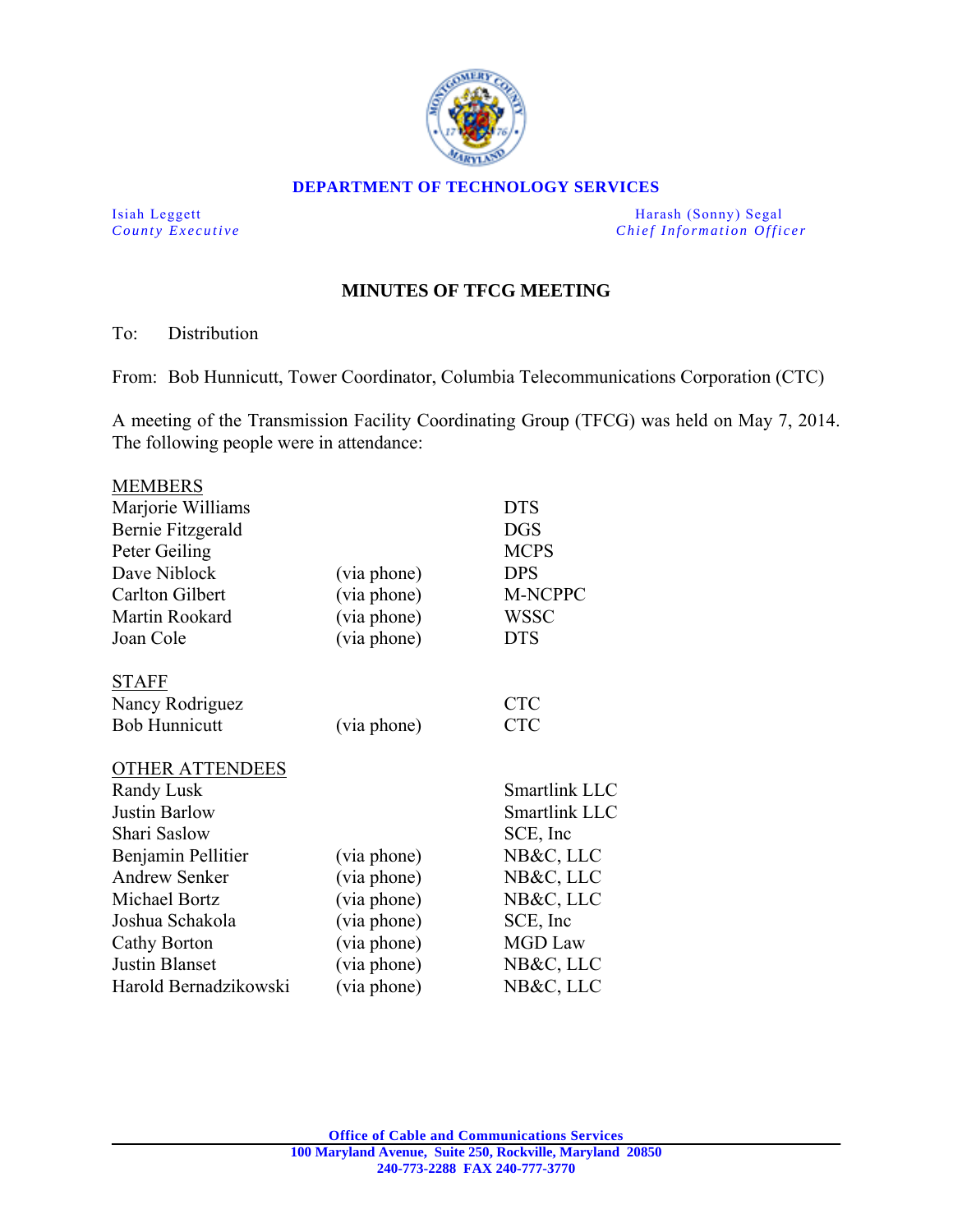Minutes of TFCG Meeting Held May 07, 2014 Page 2 of 6

### **Action Item – Meeting Minutes**

**Motion:** Carlton Gilbert moved the minutes be approved. Bernie Fitzgerald seconded the motion and it was approved with Peter Geiling abstaining.

### **Action Item: Consent Agenda**

**Discussion:** Marjorie Williams noted that one application (201404-01) had been added to the Agenda. Bob Hunnicutt explained that because there had been an error on the application which had been corrected but was overlooked by the Tower Coordinator when the correction was filed, in this case only, on approval by Ms. Williams, the application had been added at the last minute.

- 1. Verizon Wireless application to add three 48" panel antennas at the 114' level on a 110' monopole on Patricia V. Rinaldi property located at 15700 Georgia Avenue in Olney (201404-01). *Minor Modification.*
- 2. Verizon Wireless application to replace six panel antennas at the 184' level on a 180'high monopole on SMS Partnership property located at 22210 Dickerson Road in Dickerson (201404-03). *Minor Modification*.
- 3. Sirius XM application to replace one antenna with two panel antennas and one dish antenna on an apartment building on Grosvenor House Association property located at 10101 Grosvenor Place in Rockville (201404-13). *Minor Modification*.
- 4. Sirius XM application to replace one antenna and add two panel antennas and one dish antenna on an office building on Boston Properties property located at 6903 Rockledge Drive in Bethesda (201404-14). *Minor Modification*.
- 5. Verizon Wireless application to attach twelve panel antennas at the 89' level on an 85'high apartment building on Londonberry Housing property located at 17060 King James Way in Gaithersburg (201404-18). *Co-location.*
- 6. Verizon Wireless application to replace six panel antennas at the 119' level on a 125'high water tank on WSSC property located at 21701 Ridge Road in Germantown (201405-01). *Minor Modification*.
- 7. Verizon Wireless application to replace six panel antennas at the 130' level on a 125'high water tank on WSSC property located at 8505 Aqueduct Road in Potomac (201405- 03). *Minor Modification*.
- 8. Verizon Wireless application to attach twelve panel antennas at the 53' level on a 40'high office building on Key West III, LP property located at 9420 Key West Avenue in Rockville (201405-09). *Co-location*.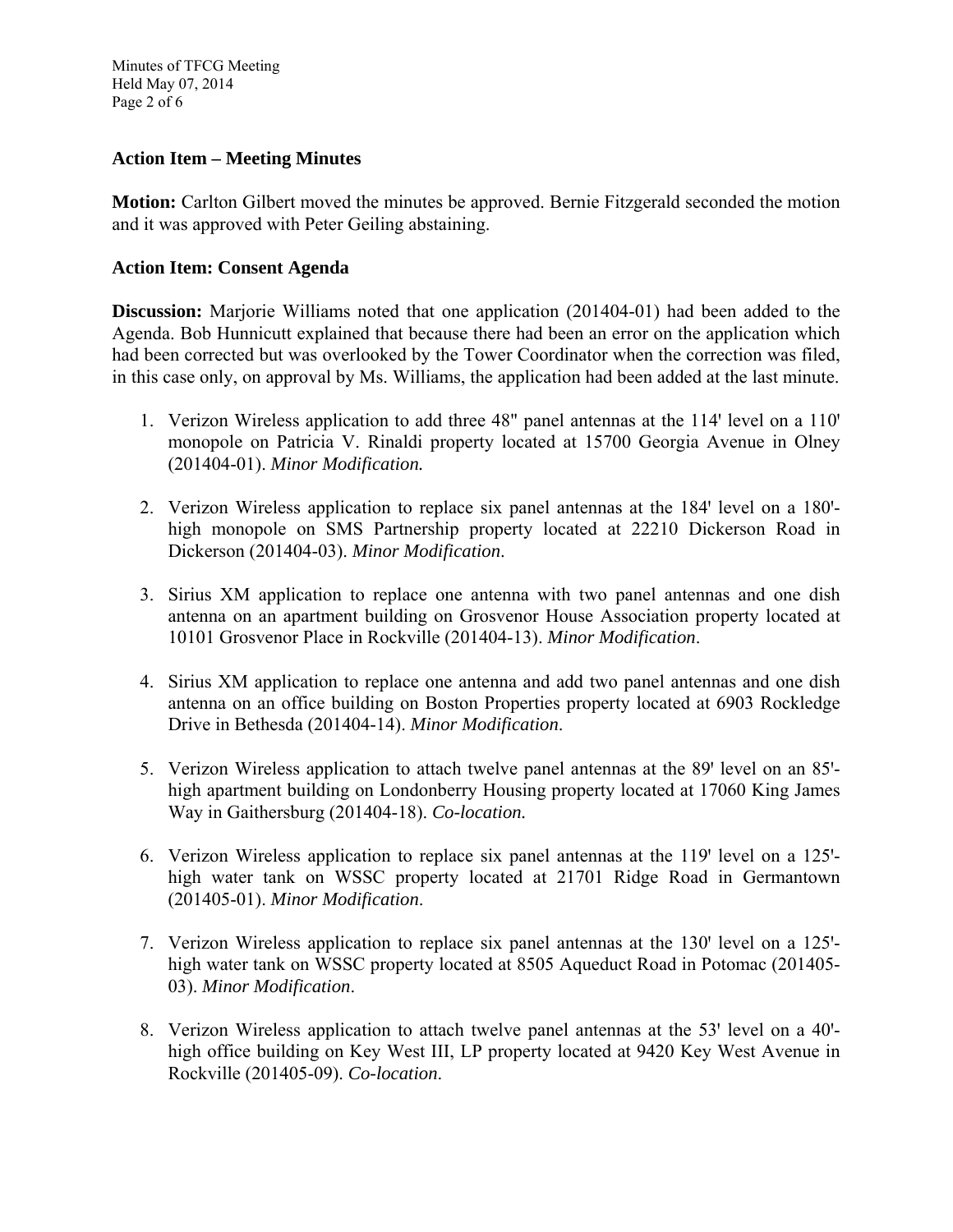- 9. Sprint application to add three panel antennas to each of two monopoles. See attached list of property owners and addresses (201405-08). *Minor Modification*.
- 10. AT&T application to attach twelve panel antennas at the  $121'$  level on a  $126'$ -high PEPCO transmission tower on PEPCO property located at Horse Center Road in North Potomac (201405-13). *Co-location*.

**Motion:** Martin Rookard moved the Consent Agenda item be recommended. Joan Cole seconded the motion and it was unanimously approved.

## **Regular Agenda**

**Action Item:** AT&T application to construct a 101ʹ-high monopole and attach twelve panel antennas at the 97ʹ level on Sligo Baptist Church, Inc. property located at 1610 Dennis Avenue in Silver Spring (201403-15). *New. Conditioned on approval by the Board of Appeals for a special exception to permit the monopole in a residential zone, and on AT&T considering a tree disguise design for the monopole if there is community objection to the appearance of the monopole.* 

Bob Hunnicutt commented that the committee voted to table this application last month pending the applicant verifying with AT&T whether the monopole and equipment area would be designed to accommodate at least two additional carriers and if they would provide revised plans reflecting same. The applicant has now provided plans that reflect that the monopole and space on the ground can accommodate facilities from two additional carriers. With that concern resolved, the Tower Coordinator's recommendation remains the same and is placed on the agenda again for reconsideration.

Bernie Fitzgerald stated that he believed the revised plans address the TFCG's concern that the monopole and ground space can accommodate co-location, a main interest of the TFCG.

**Motion:** David Niblock moved the application be recommended as conditioned by the Tower Coordinator. Martin Rookard seconded the motion and it was approved with Carlton Gilbert abstaining.

Action Item: AT&T application to attach twelve panel antennas at the 122' level on a 111'-high monopole on Patricia Rinaldi property located at 15700 Georgia Avenue in Silver Spring (201404-16). *Co-location. Conditioned on approval by the Board of Appeals for any modifications that may be needed to the special exception.* 

Mr. Hunnicutt summarized the application, noting that based on past applications and a structural analysis provided with the application for Verizon Wireless to add antennas (item #1 on the Consent Agenda), this monopole is heavily loaded and will require structural modification to support the proposed extension to the monopole.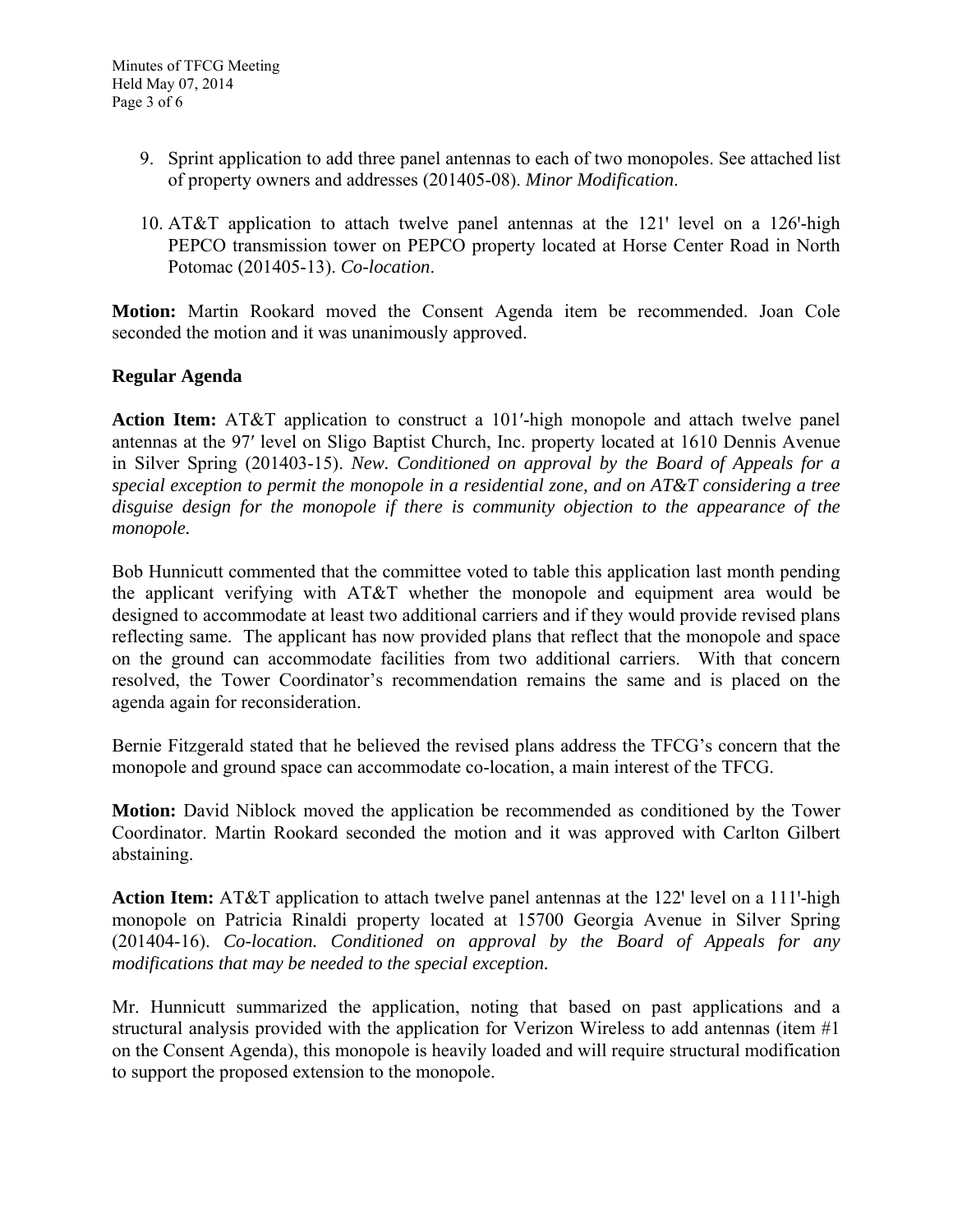Mr. Hunnicutt stated that  $AT&T$  proposes to add a 9' extension to the top of the monopole to accommodate their antennas. With the extension, the monopole, originally approved by Special Exception to a total height of 120', will exceed that limit. The increased height will also result in the monopole no longer meeting setback requirements.

Randall Lusk, representing AT&T, provided a copy of a past letter from the Board of Appeals documenting that they had waived a review of the special exception to extend the monopole to a height of 129.8' high from a past AT&T request. Mr. Hunnicutt commented that he was not aware of that information but, regardless, it did not address the setback issue. The Group agreed.

**Motion:** Bernie Fitzgerald moved the application be recommended as conditioned by the Tower Coordinator. Martin Rookard seconded the motion and it was approved with Carlton Gilbert abstaining.

**Action Item:** AT&T application to construct a 150ʹ-high monopole and attach twelve panel antennas at the 150ʹ level on Tragero Properties LLC property located at 2610 Sherview Lane in Silver Spring (201405-04). *New*. *Conditioned on approval of a special exception by the Board of Appeals* 

Mr. Hunnicutt stated that this is an application to construct a new 150-high monopole in a residential area within an environmental conservation area. He stated that it appears from the RF maps that the applicant needs antennas at the 150' level to best meet the stated coverage objective. He added that there have been several attempts to place facilities in this protected area, none of which have been successful. Mr. Hunnicutt noted that he understands from AT&T that they will also be filing an application to construct another new monopole at a location where others have attempted but failed to do so—at the nursery along Briggs Chaney Road at Good Hope Road.

He added that antennas at lower elevations provide coverage improvements to a generally equivalent, but different size area in the vicinity of the site. The terrain where the monopole will be located has a 100' drop in elevation in ground level from the north and northwest of the site.

Mr. Hunnicutt added that with past applications in this environmental conservation area, there have been community objections to a monopole in this vicinity. A shorter facility could perhaps mitigate those concerns for this site. Mr. Hunnicutt also commented that as part of the Tower Coordinator review of the application, the applicant was asked if they considered disguising the monopole. The applicant replied that they had neither considered a disguise nor had the landlord requested such a design. He added that, according to M-NCPPC staff, there had been complaints about the appearance of a monopole disguised as a tree on other M-NCPPC property during a recent review of another monopole proposed to be constructed west of this location along the ICC.

Margie Williams asked if constructing a shorter monopole 130' high could still provide space for future co-locations by other carriers. Mr. Hunnicutt replied that that would depend on other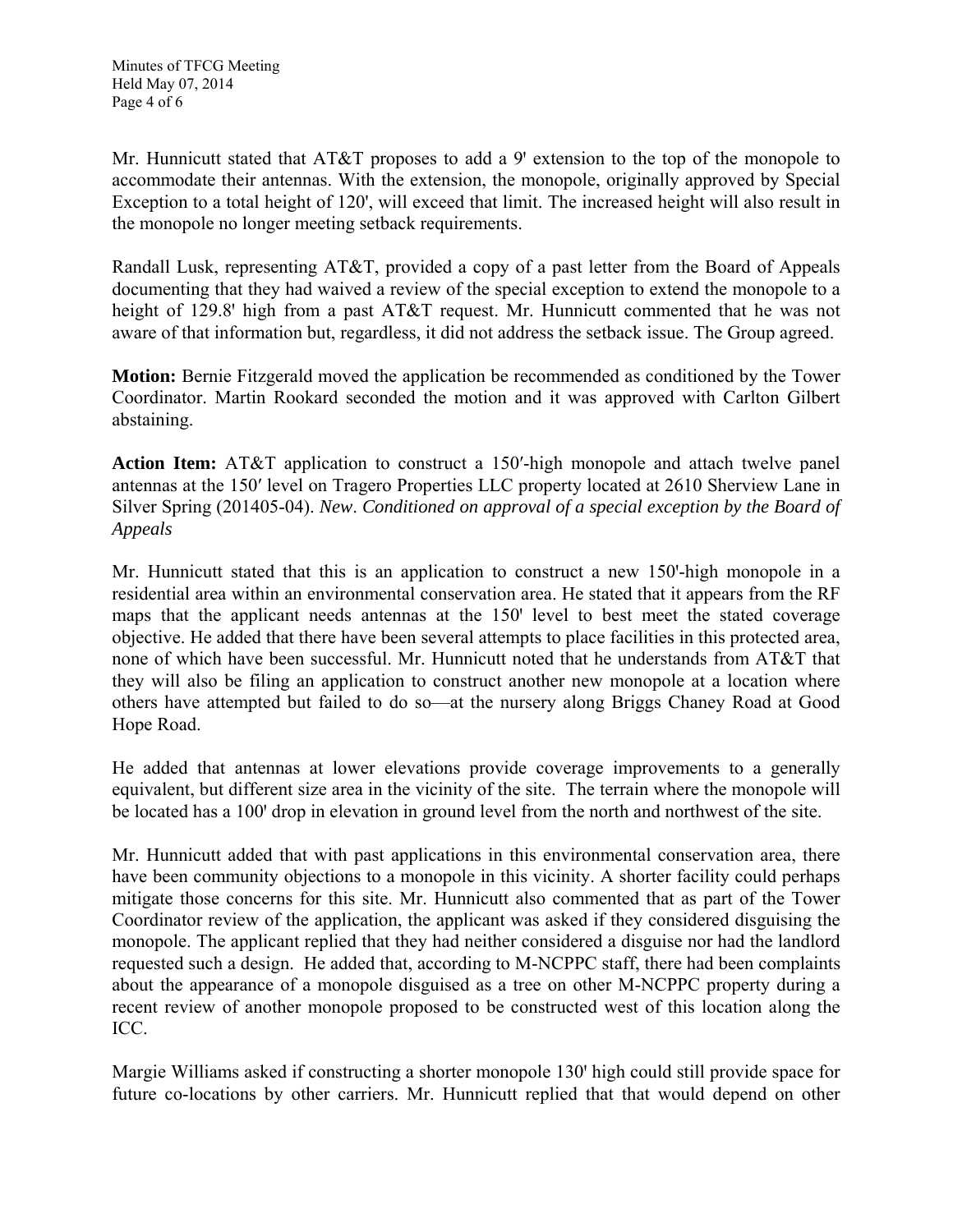carriers' needs but typically, based on past applications for co-locations on new monopoles, it may not be a problem.

**Motion:** Bernie Fitzgerald moved the application be recommended as conditioned by the Tower Coordinator. Martin Rookard seconded the motion and it was approved with Carlton Gilbert abstaining.

**Discussion Item**: Revised plans for TFCG #201403-18 American Tower @ Knights of Columbus, 17001 Overhill Road, Derwood.

Mr. Hunnicutt stated that this application has been previously reviewed and recommended by the TFCG but now the applicant reports that the proposed expansion to the equipment area will need be on the opposite side of the existing equipment area than what was on the plans the TFCG reviewed. He added that changes to an application that has already recommended by the TFCG—as long as the work has not been done, and the changes are not significant—are simply reported by the Tower Coordinator to the Group for discussion. Accordingly, Mr. Hunnicutt noted that these changes would not change the Tower Coordinator's Recommendation for that application. There were no questions or concerns expressed by the Group.

**Discussion Item**: Revised plans for TFCG #201403-06 Verizon Wireless @ Bethesda Row, 7255 Woodmont Avenue, Bethesda.

In this case, based on the landlord's request, the antennas that had been proposed to be screened from view atop the building will now be attached to the walls of the penthouse. Mr. Hunnicutt said that this modification would not change the Tower Coordinator's recommendation for this application either. There were no questions or concerns expressed by the Group.

**Discussion Item**: Proposed Zoning Text Amendment to permit minor antennas by right. Ms. Williams referred the Group to the proposed Zoning Text Amendment attached to the Agenda and asked if the members had had a chance to review the new provision exempting a "minor antenna" from zoning.

Carlton Gilbert commented that the change will facilitate more expedient deployment of new technology and will permit so-called minor antennas to be placed at any height and in any zone as long as they are at least 60' from a residential dwelling.

Bernie Fitzgerald asked if the amendment has been approved by the Council. Mr. Gilbert confirmed that it has only been submitted for comment and that a hearing will be scheduled before Council action will be taken.

Ms. Williams commented that this amendment would be to the recently approved overall zoning changes to take effect this fall. She remarked that those changes appear to contain changes to some of the zoning terminology (for example, a special exception would be termed a "conditional use").